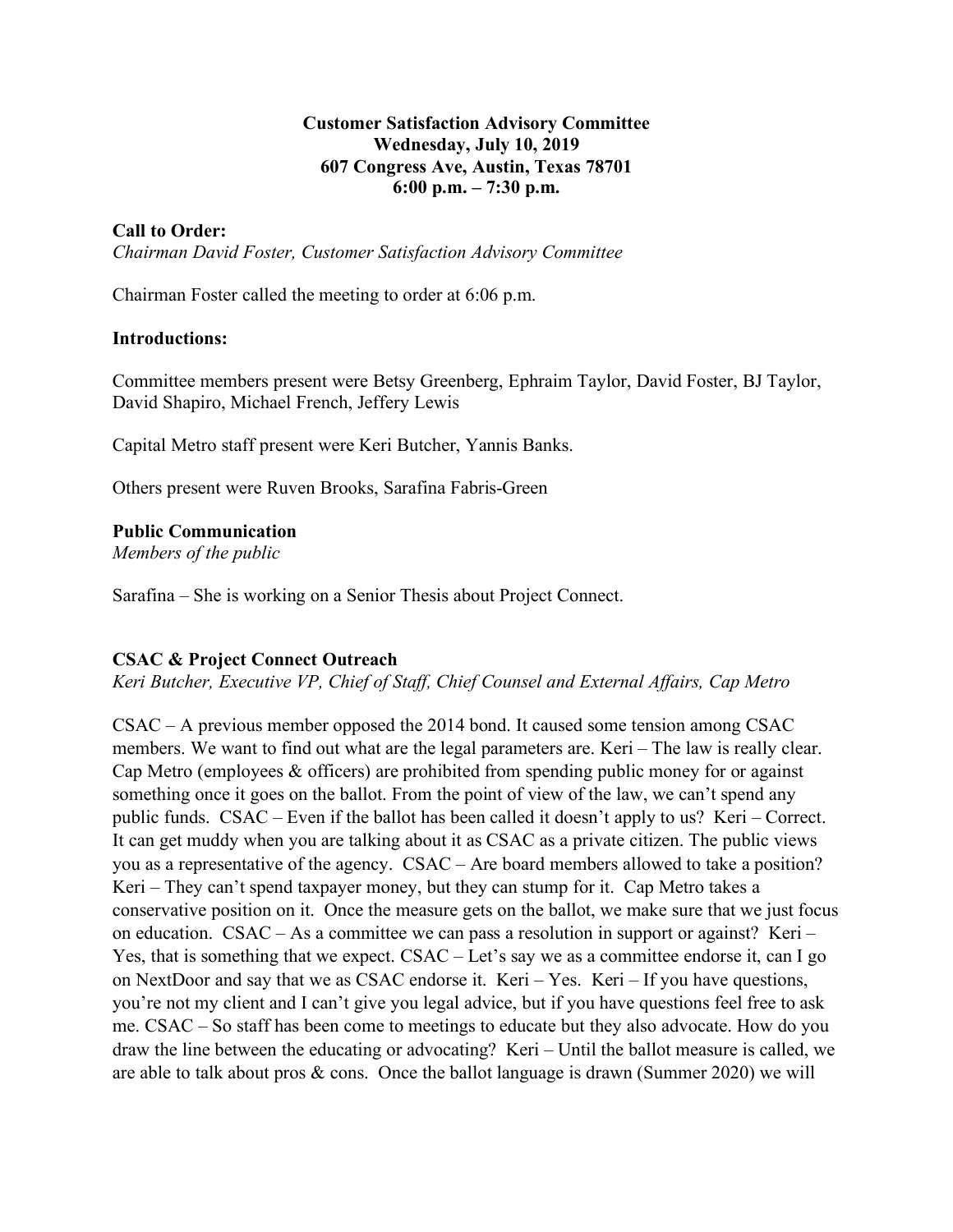pull back & be very clear in what we say. You can give factual information once it is on the ballot (mode, what it will pay for, etc.)

# **Transit Speed and Reliability Updates**

*Caitlin D'Alton, Senior Planner*

See attached power point.

# **West 5th St shared bus/bike lane**

• CSAC – How many minutes have been saved? Caitlin – In the a.m. 1 minute, in the p.m. 2 mins. It may not sound like a lot but those few minutes mean a lot to our riders & helps with them being on time to work. CSAC – What kind of variance has there been? Caitlin – A.M.  $33\%$  which is .44 mins, P.M.  $84\%$ , which is 3.8 mins. CSAC – Students, who don't pay, are they counted in ridership total? Caitlin – They are counted. There's a beam that counts people as they board. CSAC – Are there other areas in the city you are looking to do shared bus/bike lane? Caitlin – Not currently but it is a tool in our toolbox that we can use. CSAC – What is the lane width? Caitlin – 12ft wide with a 2ft buffer. CSAC – Where does the bike go when the bus is in the lane? Caitlin – The bus stays behind the bike unless there is a safe space to pass the bike.

# **Contra-Flow Lane**

• CSAC – Do they give tickets for blocking the block currently? Caitlin – Yes they do. CSAC – A potential conflict is left turning vehicles south on to Guadalupe at MLK. Caitlin – There will be a blink out sign and other signs to help drivers to know the bus is turning. CSAC – Will the jump signal at Lavaca & MLK stay? Caitlin – No it will not.  $18<sup>th</sup>$  and Lavaca will be a protected bike intersection. Cyclist will be diverted. CSAC – What do you mean when you say test before it opens? Caitlin – There are people who will test it to make sure it operates safely. CSAC – Does the bus size matter? Caitlin – No, all of our buses can use it.

# **Metro Bike Cage Update**

# *Yannis Banks, Community Engagement Coordinator*

We will be removing the fee for using MetroBike cages. CSAC – Can we get a MetroBike cage at Westgate? Yannis – I will pass that info along. CSAC - What happens when someone moves away & doesn't notify you. What happens with the card? Yannis – They will have the card but it I think it should deactivate after a while. We will pass this thought concern along. CSAC – Is there any concern about people getting a card just to store the bike w/o ever using the service. Kerri – We have space currently so it's not anything we have thought about, but it is something that we will monitor. CSAC – What was being done with the funds from the Bike cage? Kerri - It was a nominal amount.